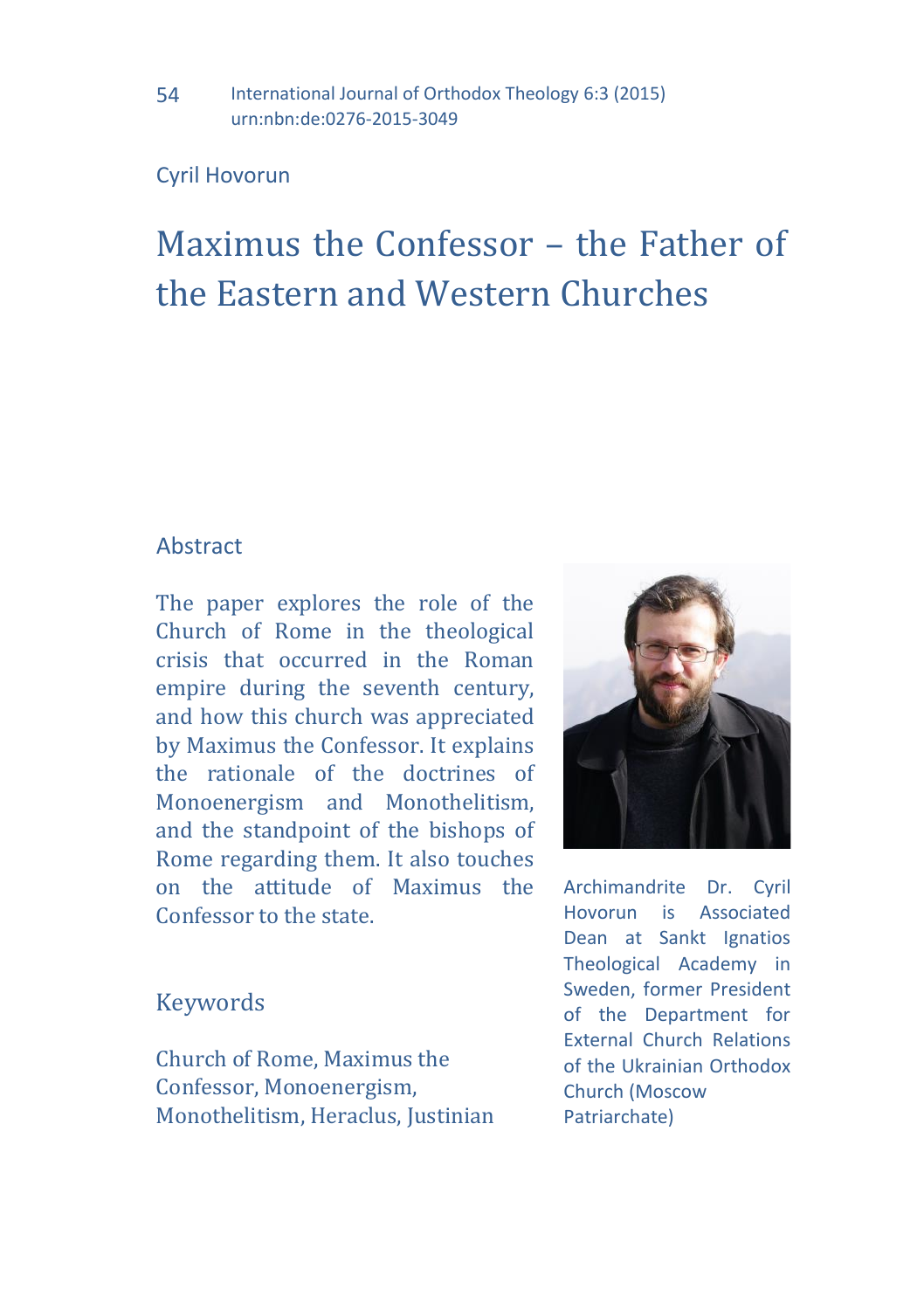#### **1 Introduction**

The *primo uomo* of the theological crisis, which would become known as Monoenergism and Monothelitism, was emperor Heraclius (610-642). His partner in the church-state symphony, Patriarch of Constantinople Sergius (610-638) played a role of an executive manager in the theological project, which was effectively emperor's. This project was ecumenical and political simultaneously. After ascending to the throne, Heraclius faced numerous challenges from inside and outside of his empire: civil war and Persian invasion threatened its integrity. Disunity of his people on the grounds of attitude to Chalcedon worsened the situation. Therefore, to solve the problems he inherited, Heraclius had to address the issue of Chalcedon and to find ways of reconciling those who rejected the council with those who accepted it. Most emperors before Heraclius tried to tackle the same issue, without sustainable success however.

Heraclius's own project of reconciliation was closest to the earlier attempts of Justinian. Like Justinian, Heraclius tried to construct a new formula of unity between divinity and humanity in Christ, which would not focus on the natures, but on the activity (ἐνέργεια) of Jesus. Justinian had elaborated such a formula through theopaschism, which became one of the foundations of his 'Neochalcedonian' project. Heraclius explicated the theopaschite doctrine and developed it to what we now call 'Monoenergism.' Heraclius's Monoenergist Christological formula was composite: it included elements that were supposed to satisfy all the sides of the theological conflict. Thus, the Chalcedonians were expected to be pleased with the 'two natures' component of the formula. The non-Chalcedonians, including eastern Syrians ('Nestorians') and western Syrians plus Egyptians ('Miaphysites'), were to be happy with the 'one energy' element of it.

Before adopting the Monoenergist formula, Heraclius, sometimes personally and sometimes through his proxy Sergius, consulted all the interested target groups about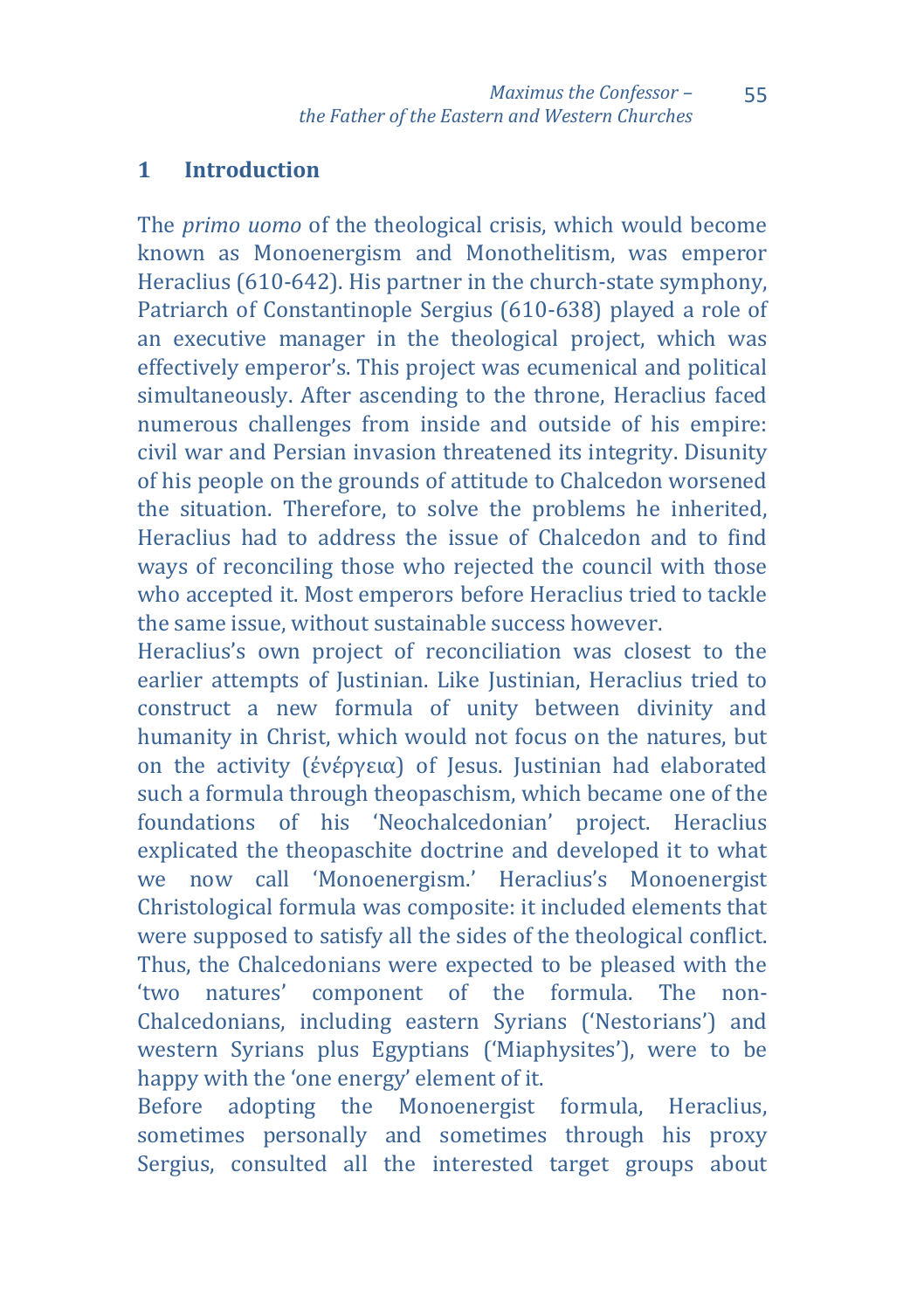whether they would be receptive of this formula. The most difficult and yet unavoidable side to deal with was Rome. Heraclius remembered the problems that Justinian faced when he had tried to sell his Neochalcedonian project to Rome. He was afraid that he would experience the same kind of resistance. To his surprise, however, no resistance followed, but Pope Honorius (625-638) expressed his understanding to the undertaking of Heraclius.

In response to the carefully-written letter of Patriarch Sergius<sup>1</sup>. Honorius did not reject the Monoenergist formula, but suggested what he believed to be a better alternative to it: "For we have not learnt from the Bible that Christ and his Holy Spirit have one or two energies; but that he works in manifold ways."<sup>2</sup> Honorius was not a Monoenergist, but rather a *Polyenergist*. Positive about his views on the activities of Christ was that he preferred to ascribe ἐνέργειαι to a single acting subject: "We must assert neither one nor two energies in the Mediator between God and men, but must confess that both natures are naturally united in the same Christ."<sup>3</sup> Honorius did not stop at the issue of activities, but made a step further - he suggested that Christ had single will: "Whence we recognise a single will of the Lord Jesus Christ, because our nature is truly assumed by the Divinity."<sup>4</sup> To prove his point, he suggested an argument, which would become popular among the eastern Monothelites: he identified Adam's will with the sin belonging to his nature as a result of his transgressing God's commandment: "We confess one will of our Lord Jesus Christ, since our nature was plainly assumed by the Godhead, and this being faultless, as it was before the Fall."<sup>5</sup> Unintentionally, the Pope triggered off a new

<sup>1</sup> *Acta Conciliorum Oecumenicorum: series secunda*, ed. R. Riedinger (ACO2) II<sup>2</sup> 5344-546<sup>25</sup> (CPG 7606).

<sup>2</sup> ACO<sup>2</sup> II<sup>2</sup> 55516-18/Hefele (1895) vol. 5, p. 31.

<sup>3</sup> ACO<sup>2</sup> II<sup>2</sup> 625/Hefele (1895) vol. 5, p. 50.

<sup>4</sup> ACO<sup>2</sup> II<sup>2</sup> 55114-16.

<sup>5</sup> ACO<sup>2</sup> II<sup>2</sup> 55016-21/Hefele (1895) vol. 5, p. 29.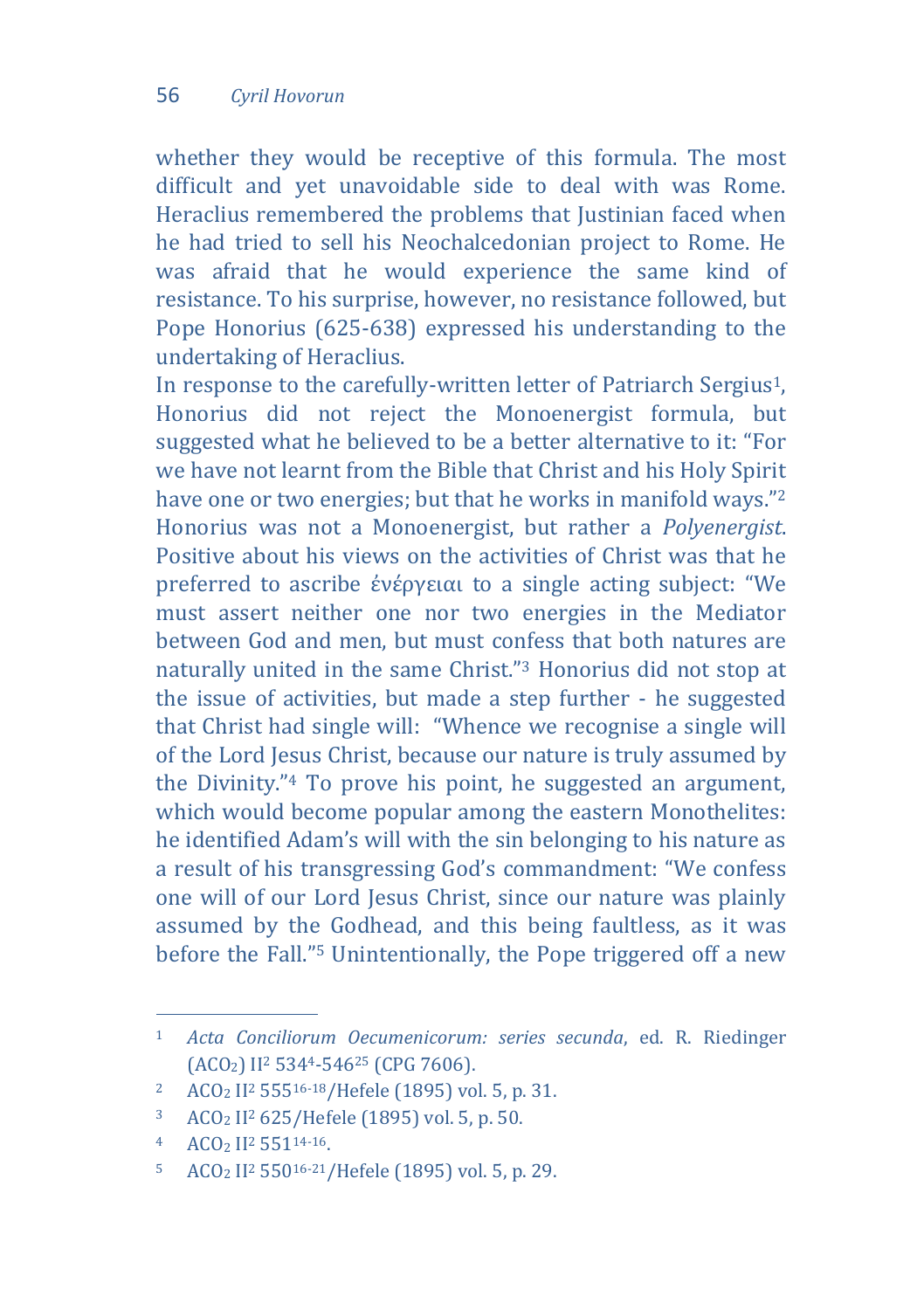57

phase in the development of Monoenergism, which in 638 was replaced by Monothelitism.

After the death of Honorius in 638, Severinus succeeded to the Roman see in 640. During his short pontificate, which lasted only around two months, he denounced the line of his predecessor regarding Monoenergism-Monothelitism. His successor, John IV (640 – 642), convened a council, which condemned Heraclius's doctrine and anathematised those eastern Patriarchs who supported it.<sup>6</sup> Rome eventually broke communion with Constantinople. The new emperor Constans II sent to Pope John two letters that survive in Arabic translation.<sup>7</sup> Here he expressed intention to reconcile with Rome. Only six years later he made a half-hearted step to make this reconciliation possible, by issuing in 648 the *Typos*, a decree that prohibited any discussion on the issue of activity or will in Christ.

# **2 Maximus Confessor as Father of the Eastern and Western Churches**

In the meantime, Rome started preparing a council, which would deal with this issue. The preparation work began under the auspice of Pope Theodore (642-649), but he died before the council could be summoned. The new Pope, Martin (649-655), inaugurated the council, which worked during October 649 in the Lateran basilica in Rome. The council of Lateran 649 was crucial in articulating theological argumentation against both Monoenergism and Monothelitism. The mind behind its acts

<sup>6</sup> *Libellus Synodicus* in J.D. Mansi (ed.), *Sacrorum conciliorum nova et amplissima collectio,* (Graz: Akademische Druck- u. Verlagsanstalt, 1961), v. 10, pp. 607-610.

<sup>7</sup> 1) CSCO 50, p. 335; Latin translation PG 111, 1111ab. 2) Cod. Vat. syr. 130, fol. 80b (CPG 9385).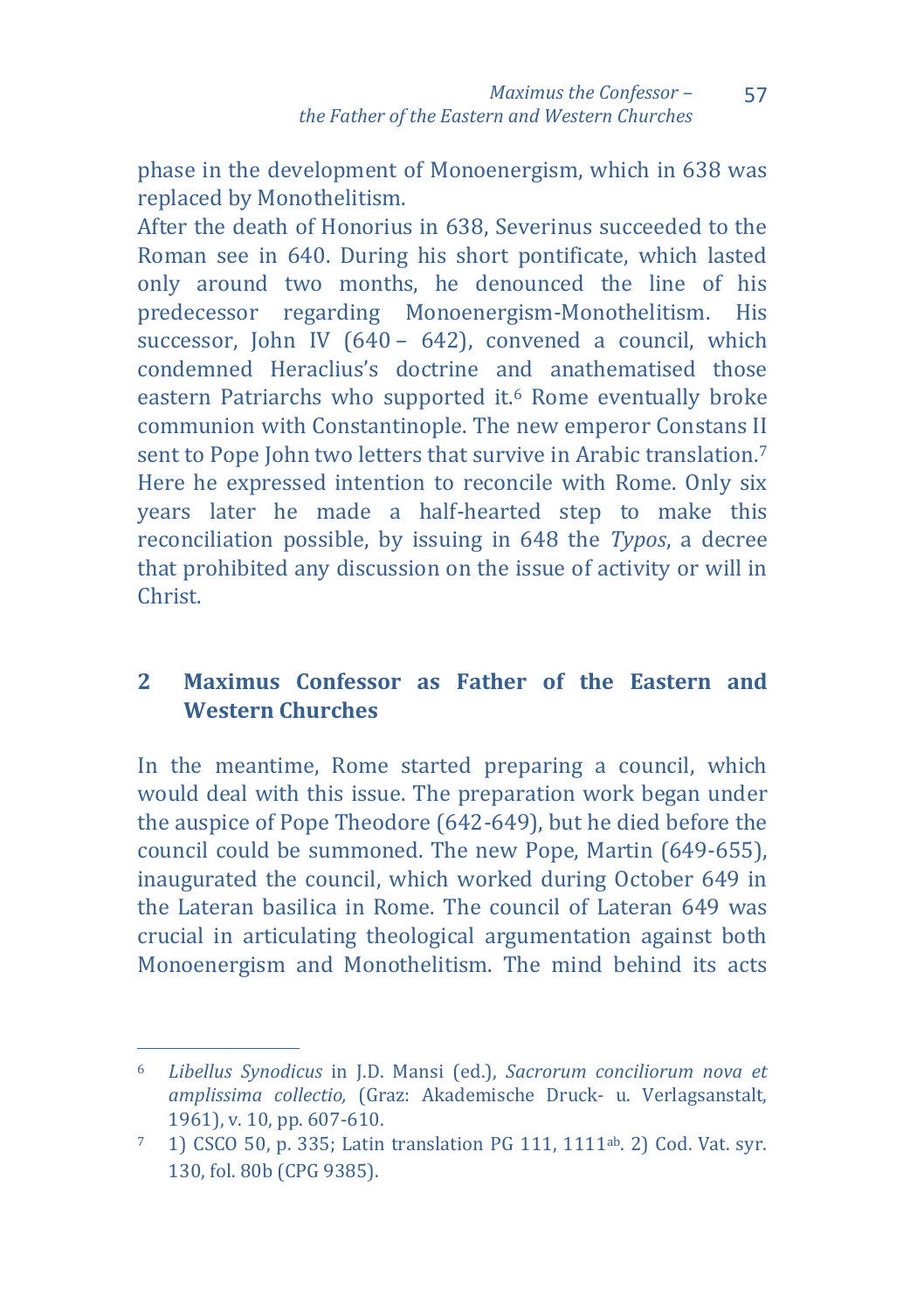was Maximus the Confessor's, who had arrived in Rome in 646. One of the most productive parts of his life Maximus spent in the West. There, he found many supporters to his theological ideas, including Popes. The western church offered full support to his cause and to him personally. His life and his writing became interwoven into the life of the western church so closely that it would be incorrect to identify him as an 'eastern' Father. He was 'western' to the same extent. Even if he did not adopt a 'western' identity, he would definitely consider himself a φιλοδυτικός. He knew the church of Rome from within and he came to admire and to love it. Soon after the council of Lateran Maximus expressed his love and appreciation of the church of Rome in the most encomiastic words:

"All the ends of the inhabited world (…) look directly to the most holy Church of the Romans and her confession and faith as to a sun of eternal light, receiving from her the radiant beam of the patristic and holy doctrines."<sup>8</sup>

Maximus made a clear reference to Math 16:18, when he praised the church of Rome "as the sole base and foundation" of theological truth. For him, this church "has the keys of the orthodox faith."<sup>9</sup> A few years earlier, Maximus wrote similar words, which were preserved in Latin by Anastasius Bibliothecarius, about

"the apostolic see, which, from the incarnate Word of God himself, as well as, in accordance with the holy canons and definitions, from all the holy synods of all the holy Churches of God, which are in all the world, has derived and possesses dominion (imperium), authority and power to bind and  $longe$ ."10

<sup>8</sup> *Opusculum* 11, in: Andrew Louth, "The Ecclesiology of Saint Maximos the Confessor," *International Journal for the Study of the Christian Church* 4, no. 2 (2004), p. 116.

<sup>9</sup> Ibid.

<sup>10</sup> *Opusculum* 12, in: ibid., p. 117.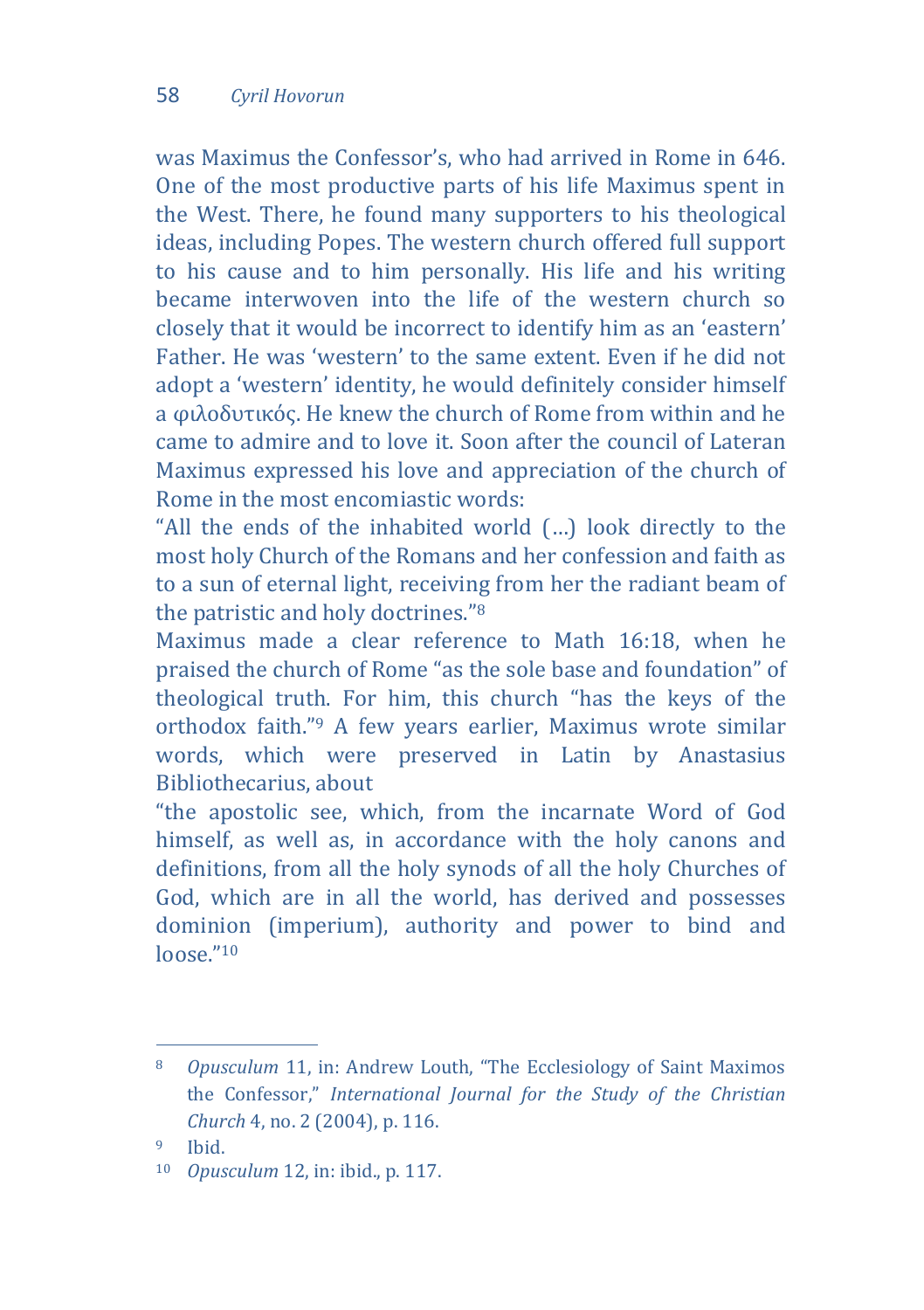These words at least partially reproduce the rhetoric, which started developing around the Roman see not long before Maximus. Through the allusion to Matt 16:18-19, Maximus's words cohere with the statement of Pope Leo I (440-461) that Peter received from Christ precedence "over all the apostles and all the Fathers of the Church, so that, although there are many bishops and pastors among the people of God, Peter properly rules all those whom Christ originally also rules."<sup>11</sup> Not long before Maximus, another great Pope, Gregory I (590- 604) also identified the see of Rome with "the Church of the blessed Peter," and its holders as successors of the "prince of the apostles."<sup>12</sup>

Nevertheless, it would be incorrect and anachronistic to conclude from this similarity of rhetorics that Maximus subscribed to the concept of papacy as it is known now. Thus, he was aware of fallibility of Popes in the matters of doctrine. There is a short letter, which he wrote on April 19, 658, to his disciple Anastasius. This is the last surviving piece of his writing. It was composed when even his ally, the church of Rome, succumbed to the pressure of the empire and the Pope Vitalian (657-672) restored communion with the Monothelite Patriarchs in the East. For Maximus, this was a moment of despair, which occurred in the year when he was tried in Constantinople for alleged treason and then exiled for four years. At that time the Monothelite Patriarch of Constantinople Peter (654-66) asked him, rather tauntingly:

"What Church do you belong to? Constantinople? Rome? Antioch? Alexandria? Jerusalem? See, all of them are united, together with the provinces subject to them. If, therefore, you belong to the catholic church, be united, lest perhaps you devise

<sup>11</sup> Sermon 4.2 in: Eric George Jay, *The Church: Its Changing Image Through Twenty Centuries*, (John Knox Press, 1980), p. 98.

<sup>12</sup> Ibid., p. 99.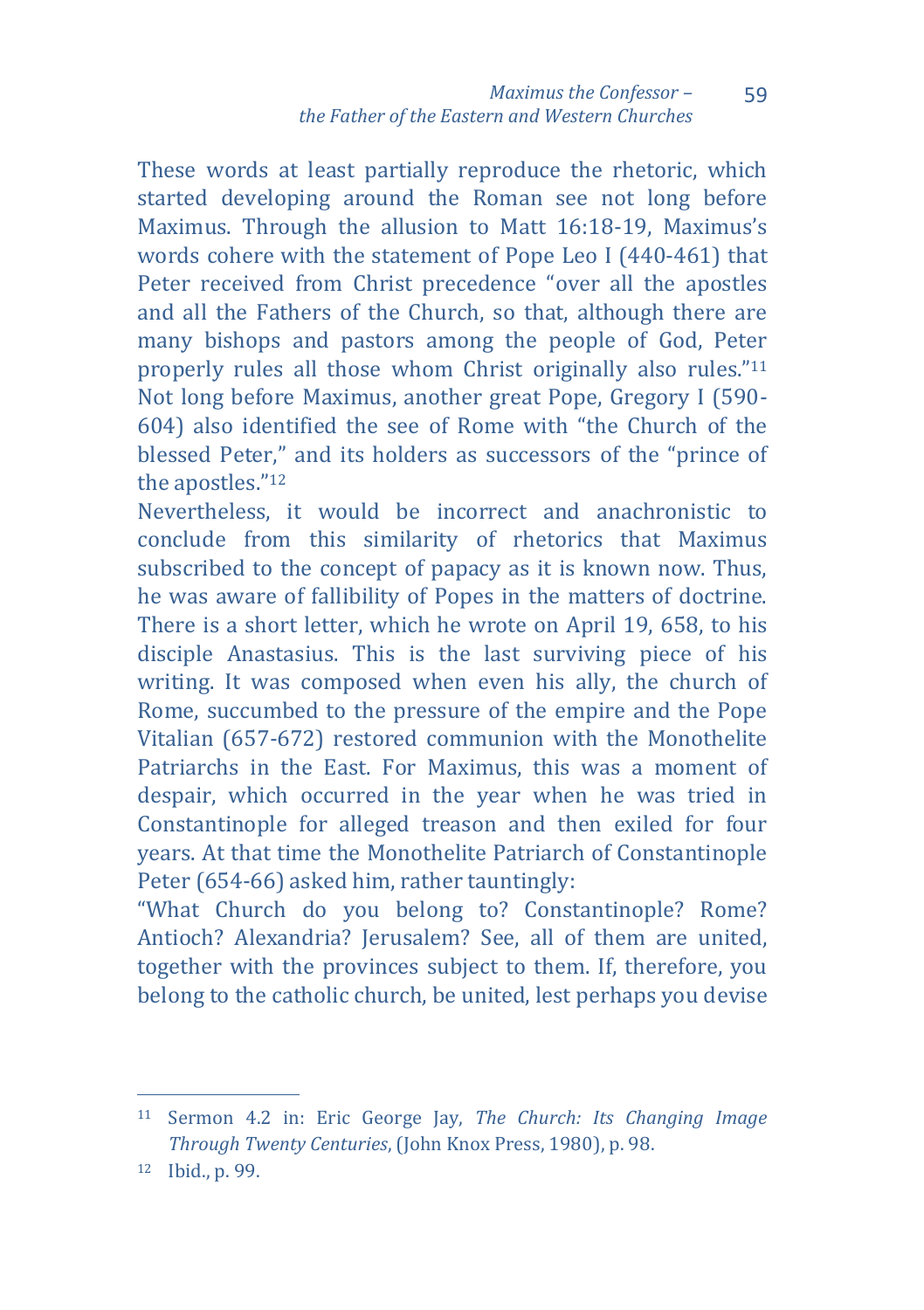$\overline{a}$ 

a strange path by your way of life and you suffer what you don't expect."

Maximus replied to this taunting:

"The God of all pronounced that the Catholic Church was the correct and saving confession of the faith in him when he called Peter blessed because of the terms in which he had made proper confession of him. But let me learn the confession on which the unity of all the churches was effected, and if it was effected properly I shall not be estranged from it."<sup>13</sup>

He thus recognised that successors of Peter may err, but the faith of Peter cannot vanish from the church. Maximus did not subscribe to the infallibility of Popes in the matters of faith and, possibly, to other elements of papacy that developed into the medieval model of primacy. In this regard, I agree with the words of Andrew Louth that *Opuscula* 12 and 13 do not provide sufficient support for the posterior interpretation of Roman papacy. Maximus here does not speak about primacy of the *bishop* of Rome, but about the role of the *Church* of Rome in upholding Orthodoxy of faith.<sup>14</sup> What Maximus appreciated about the church of Rome most was its firm hold of Orthodoxy of doctrine, as it was demonstrated by such great Popes whom he knew personally as Theodore and Martin. It may sound reductionist, but for Maximus theological truth was one of the most important criteria of the church. When during the trial he was accused of splitting the church, he made a remark: "If the one who states what is in Scripture and the holy Fathers splits the Church, what does someone do to the Church who annuls

<sup>13</sup> *Letter of Maximus to Anastasius, his disciple* (CPG 7701), in: Pauline Allen and Neil Bronwen, *Maximus the Confessor and his Companions: Documents from Exile*, (Oxford; New York: Oxford University Press, 2002), p. 121.

<sup>14</sup> See A. Louth, "The Ecclesiology of Saint Maximos the Confessor," p. 116.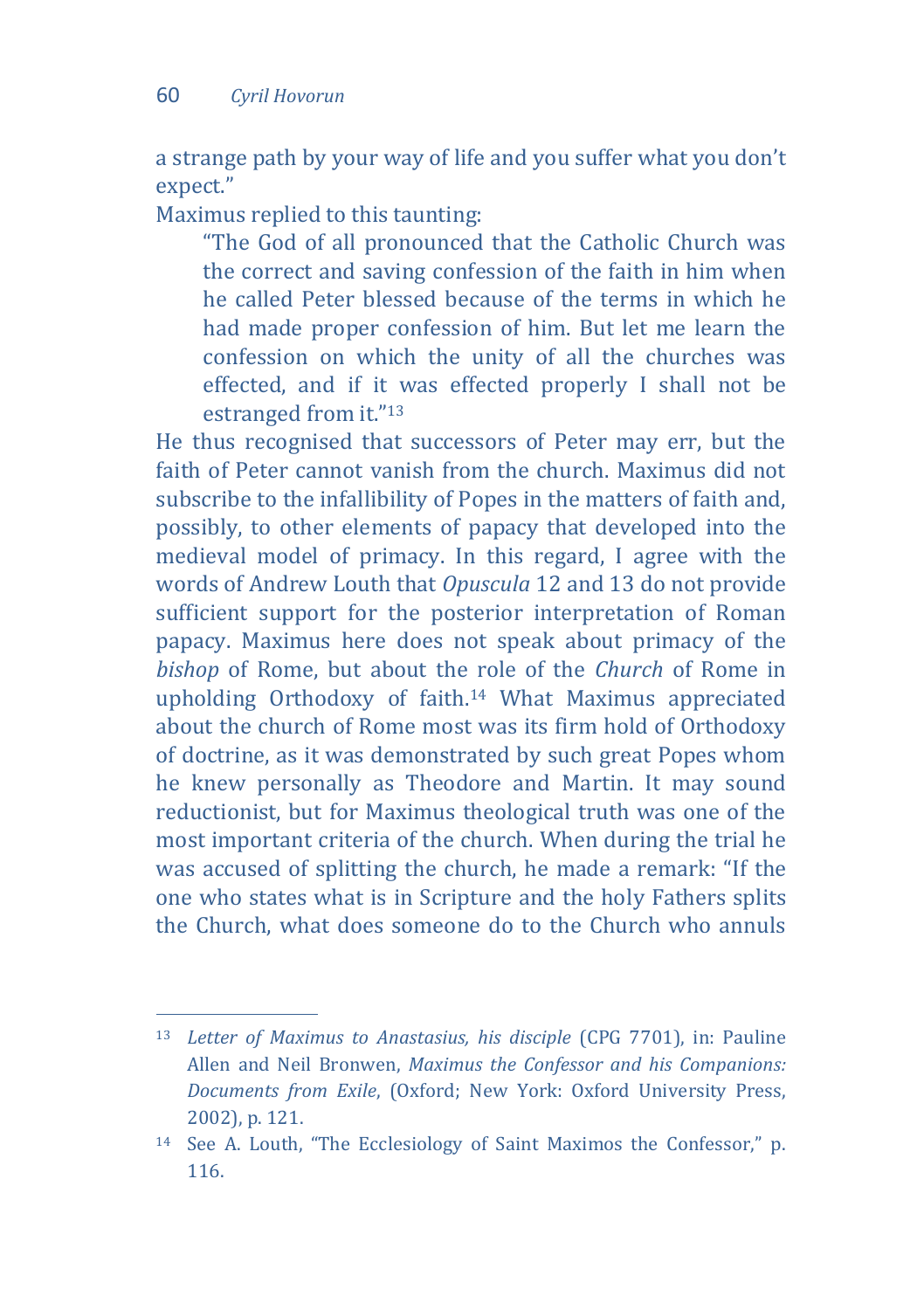61

the teachings of the saints, without which the Church's very existence is impossible?"<sup>15</sup>

There was another point that Maximus probably appreciated about the Church of Rome - its resistance to the abuses of the church-state symphony. Monoenergism-Monothelitism was certainly such an abuse. It was a political project, initiated by a politician for political ends, and accomplished with the means of political coercion. The church and its hierarchs were used as decorations and instruments in this project, to give it an appearance of symphonic consent of the church. It seems that Maximus was not against symphony as such. But he certainly stood for some distinctiveness and self-sufficiency of the church in its relationship with the state. As Andrew Louth remarks:

"For Maximos, the Church (…) is a sovereign body, with its own institutions. However deeply bound up with the Christian Empire it might be, it may not be confused with it."<sup>16</sup>

Maximus rebuked interference of the state to the sacrosanct domains of the church, including doctrine and liturgy. Remarkable in this regard was an episode during his trial, when he was asked about the role of the emperor in the church. Maximus, first, denied the emperors the right to interfere in the matters of doctrine: "No emperor was able to persuade the Fathers who speak of God to be reconciled with the heretics of their times by means of equivocal expressions." This is because it was not the business of civil authorities "to make an inquiry and to define on the subject of the saving teachings of the catholic church," but an exclusive responsibility and "the mark of priests." <sup>17</sup> Then he was asked if the Christian emperor had a responsibility over the doctrine on the pretext of being also a priest. He replied to this categorically that the emperor is not a

<sup>15</sup> Allen and Bronwen, *Maximus the Confessor and his Companions*, p. 59.

<sup>16</sup> A. Louth, "The Ecclesiology of Saint Maximos the Confessor," p. 118.

<sup>17</sup> Allen and Bronwen, *Maximus the Confessor and His Companions*, p. 57.